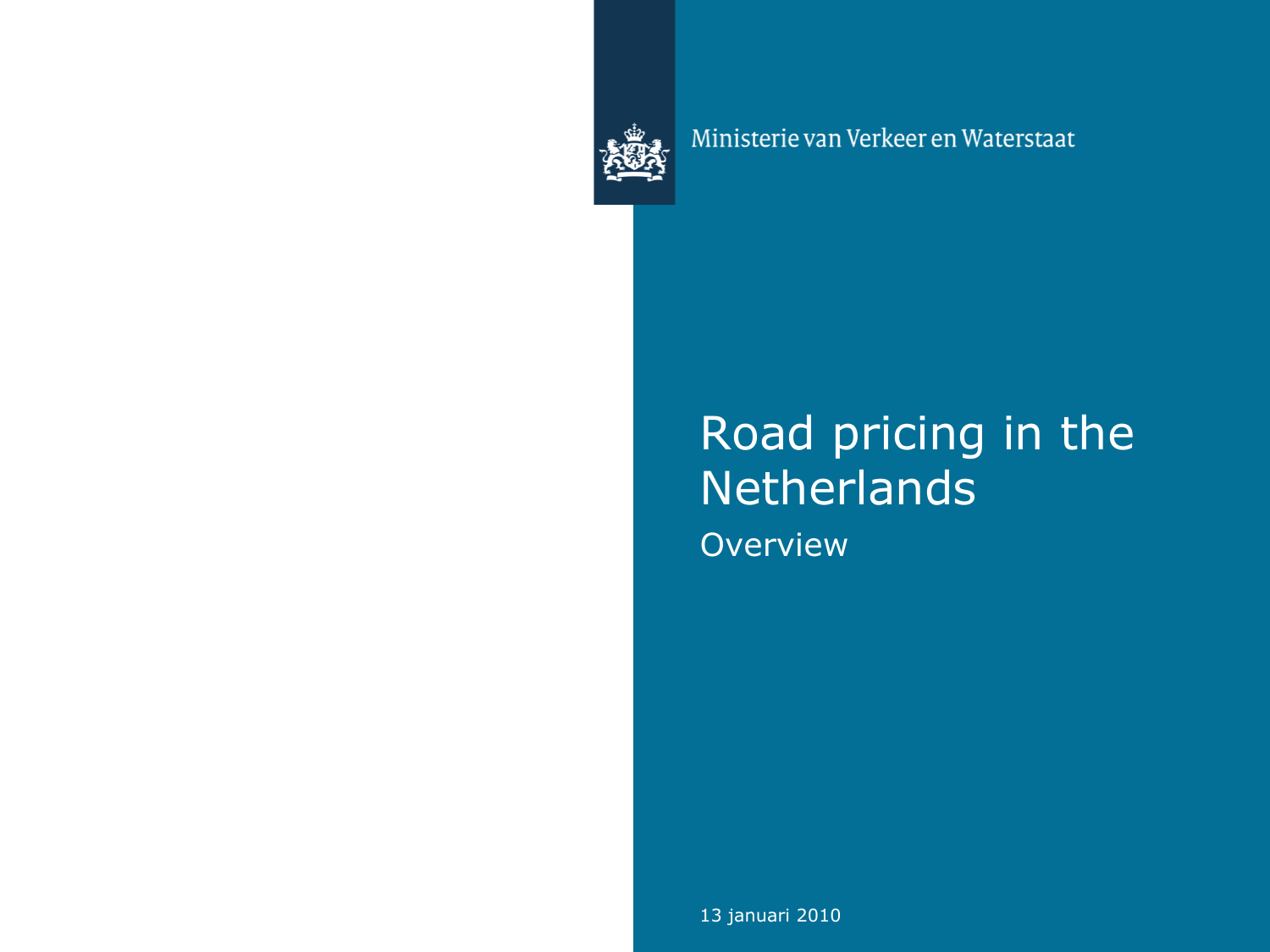

## Past: 2004 – Drafting a new policy document



Objectives for 2020:

- Acceptable and predictable travelling times
- Reliable & sustainable mobility system

Conclusion:

Only attainable through incentive demand for road use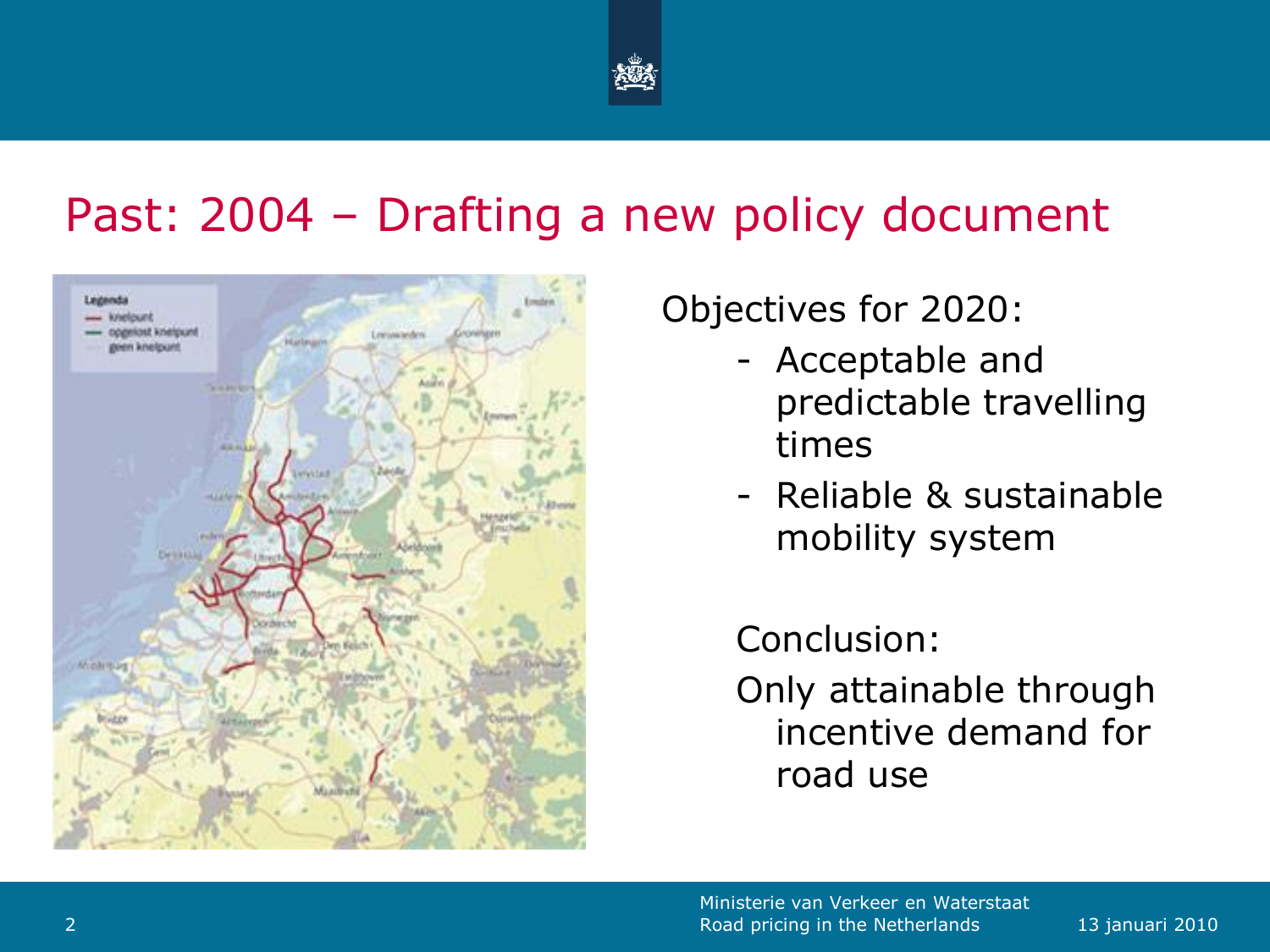

# 2005 – Setting up a platform for advise

- Lessons learned: political and public acceptance is key factor
- Therefore establishing representative platform for advise
- The advise:
- A Km-price that varies according to time, place and environmental effects (all roads, all vehicles)
- Elimination of current (fixed, annual) taxes for purchase and ownership
- Revenues invested in infrastructure: mainly road infrastructure, but also rail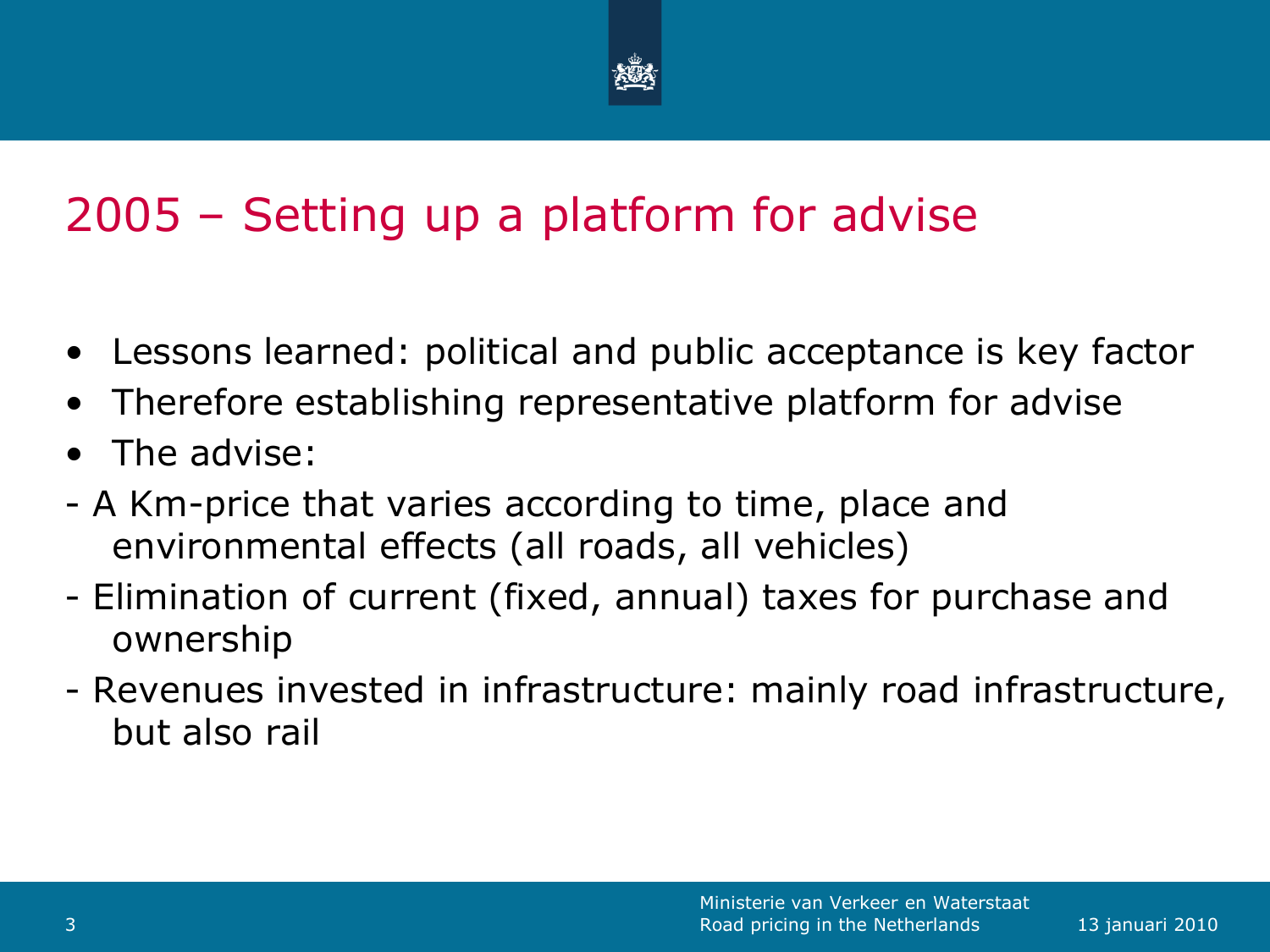

# Principles of road pricing

- Paying per kilometre driven instead of for ownership
- Throughout the Netherlands (even if driving does not occur on roads)
- A basic rate per kilometre, differentiated according to environmental characteristics
- A peak rate for busy times and places
- Kilometres driven are recorded using satellite technology
- Fixed motor taxes: motor vehicle tax, provincial surcharges and purchase tax to be abolished
- Revenue from road pricing will go to the Infrastructure Fund
- This fund finances expenditures on traffic and transport (maintenance, new construction, public transport, etc.)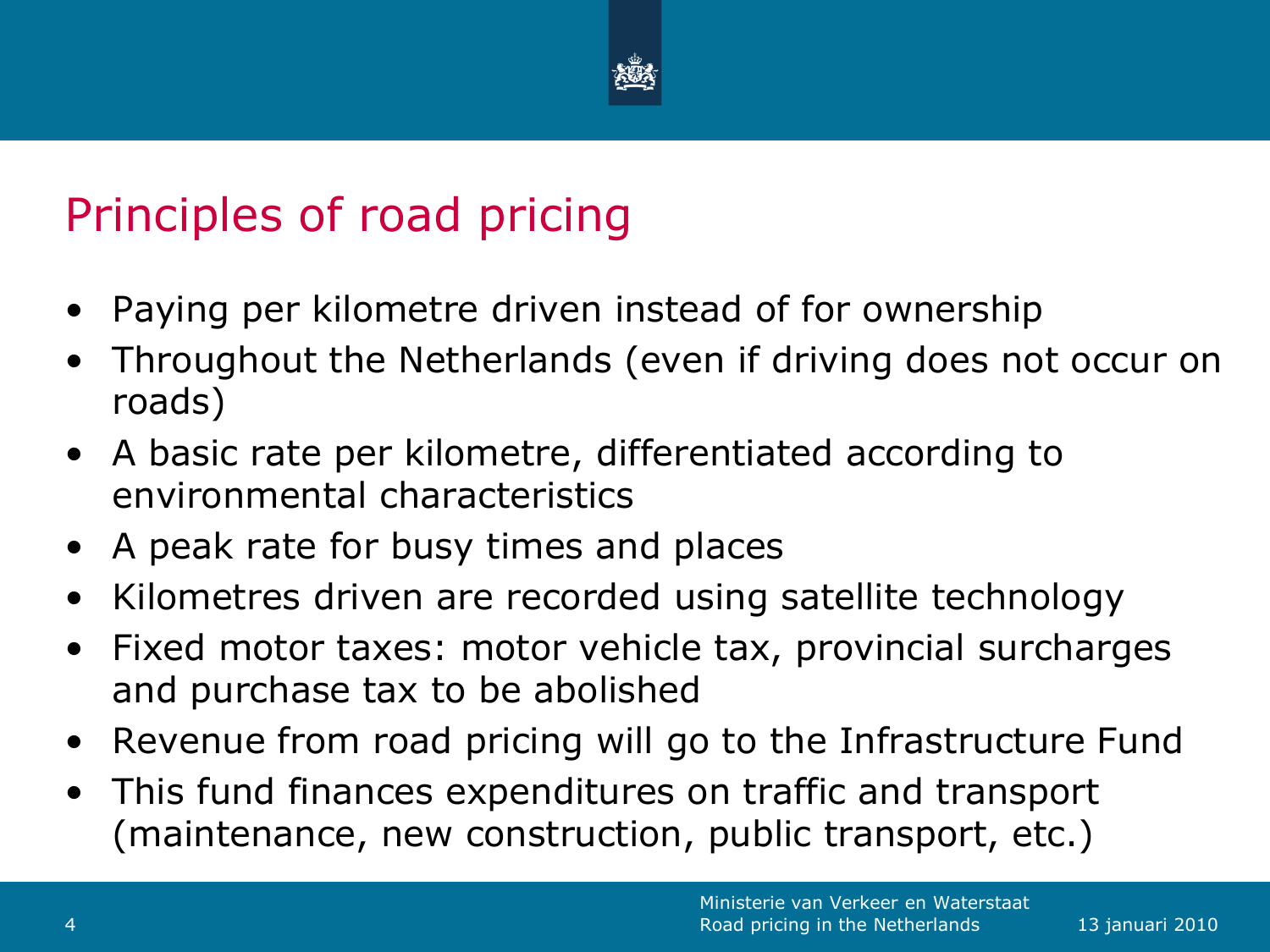

#### Average basic tariff for private cars

**Tariff at start of implementation**

**Tariff at full implementation**



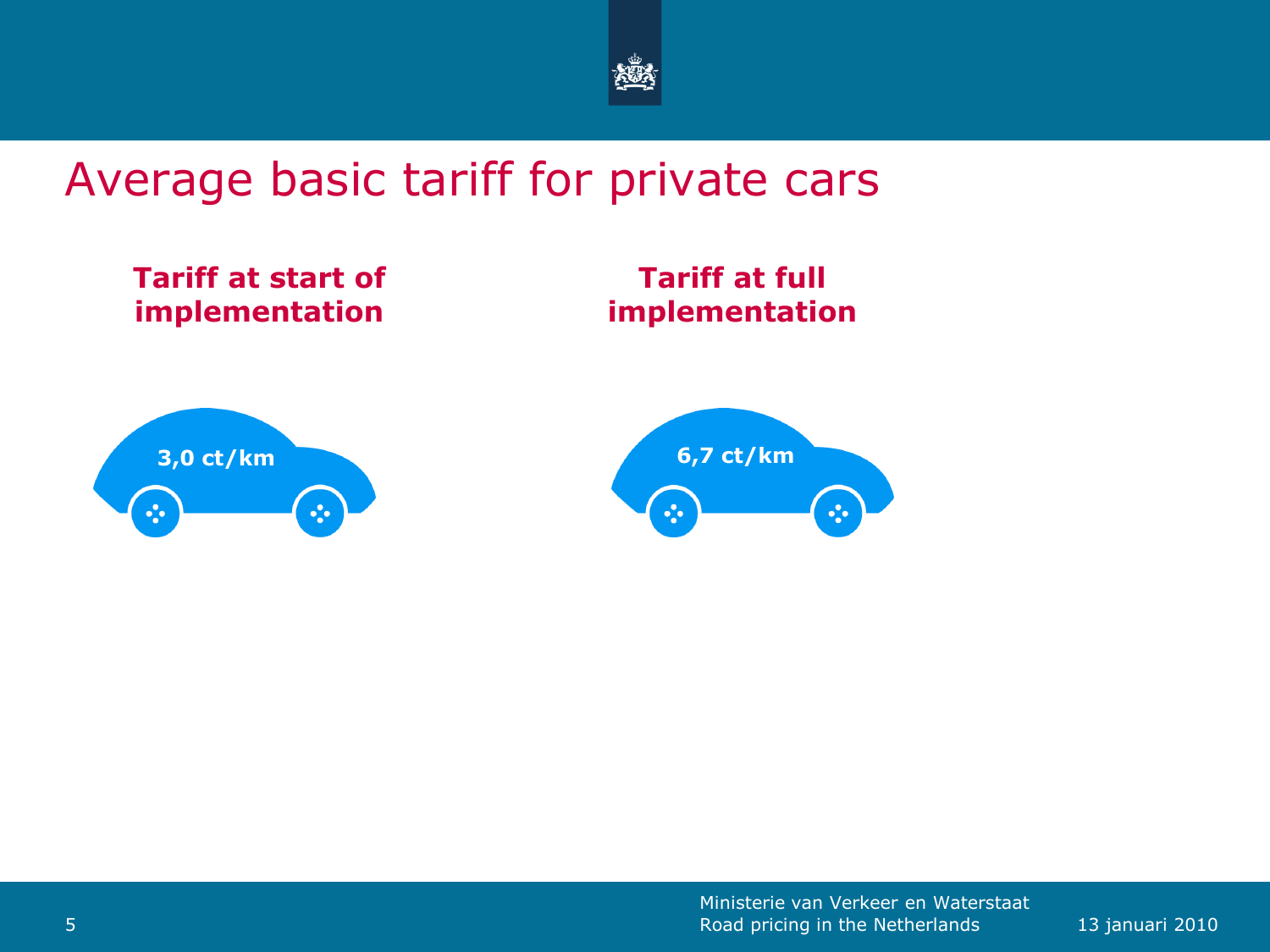

## Average basic tariffs for other vehicle categories



• Commercial vans

• Busses (non-public transport)



**Trucks**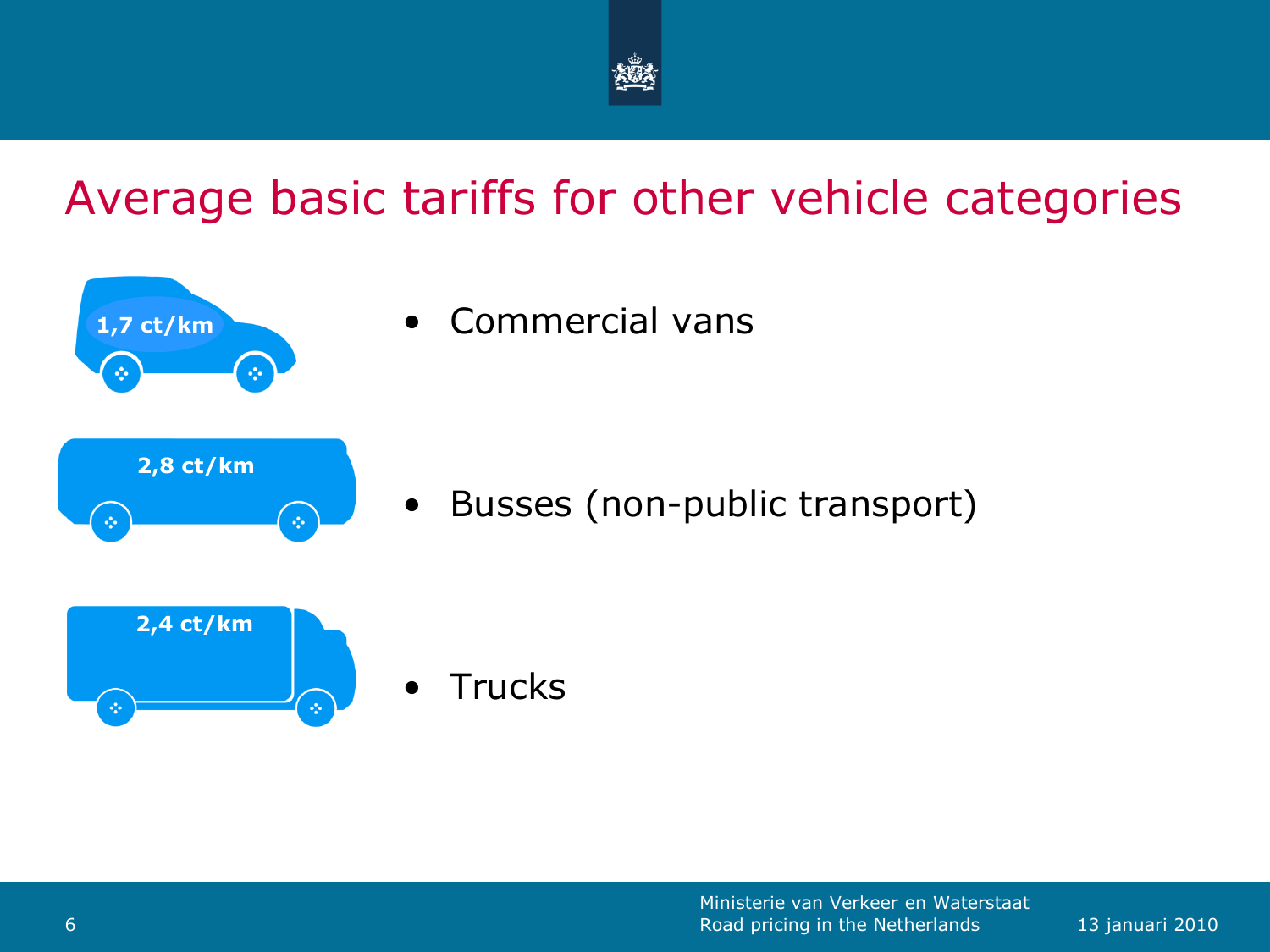

## Expected effects by 2020

- Kilometres travelled  $-10$  to  $15\%$
- Travel time  $-40$  to  $-60\%$
- $CO<sub>2</sub>$  emissions by passenger cars  $-19\%$
- $PM_{10}$  10%
- NO $\times$  10%
- Travelled km's bij public transport +  $6\%$
- Traffic safety  $+7\%$
- Number of vehicles  $+ 2$  to  $+ 3\%$

Bron: Joint Fact Finding 2007 en Muconsult 2009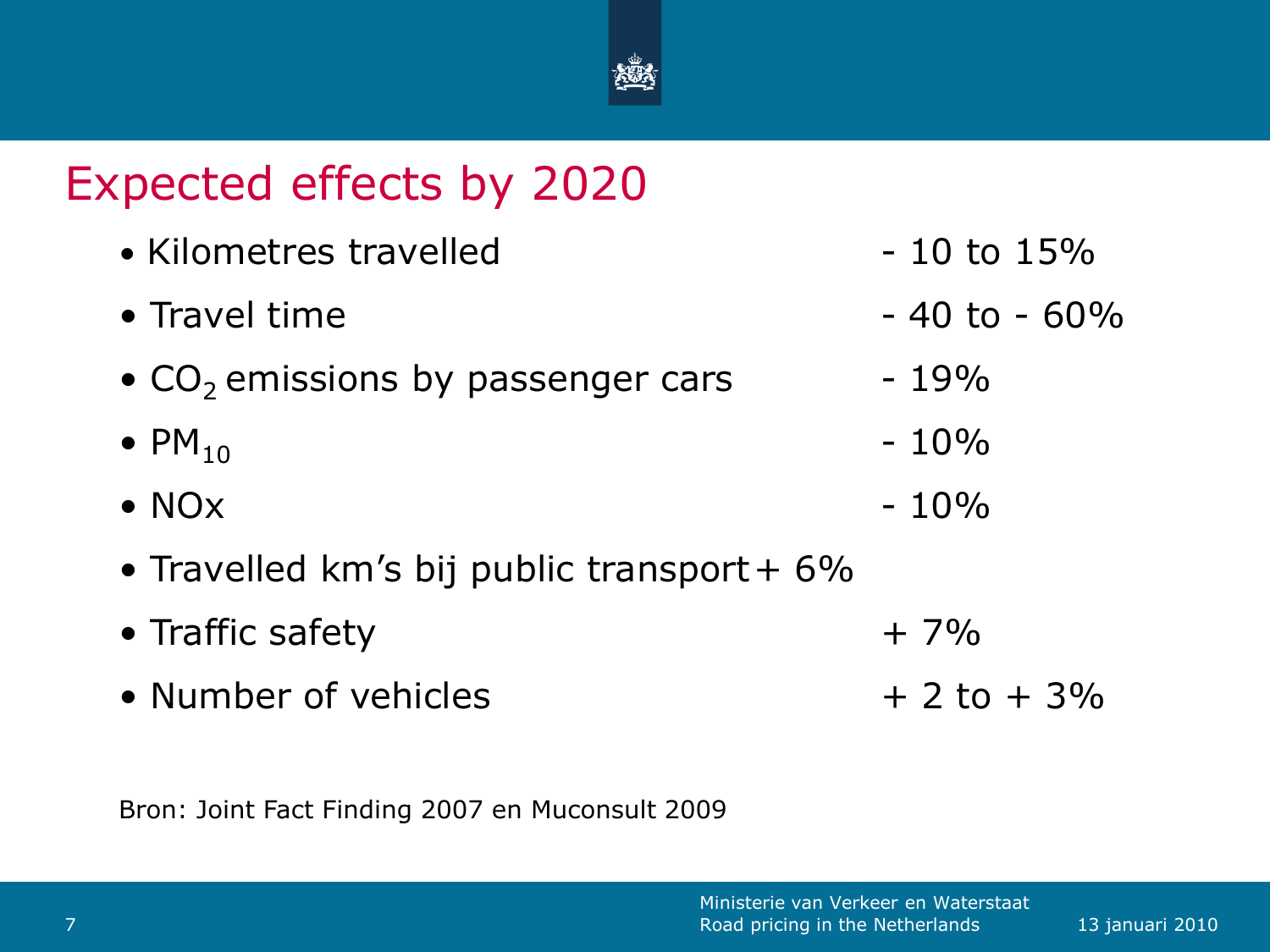

## Role of the market

- Principle: free access to the road pricing system by accredited suppliers of products (guarantee track) and services (main track)
- Market provides:
	- Tendering
- Components for performing government tasks (enforcement equipment, trusted elements [passports], back office)
- Products and services for a large-scale system test in 2010
	- Certification
- (certified) services: installation and service
- (certified) products: OBE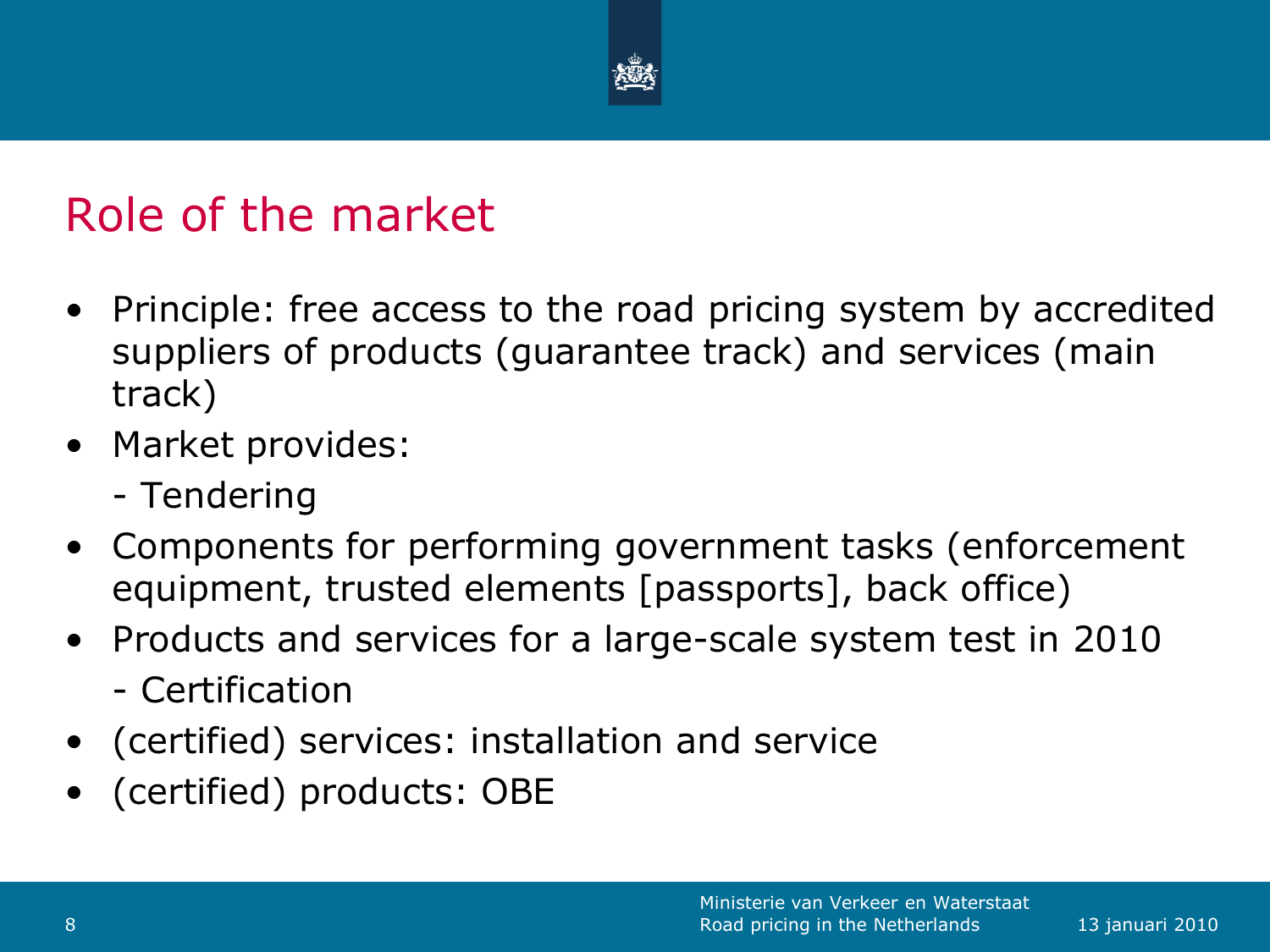

# Mobility Projects: road pricing in practice

- •Improving regional accessibility by price incentives
- •Making drivers aware of alternatives
- •Learning about mobility behaviour
- •Gaining experience with technology
- •First opportunity Multiple Service

Providers market

•25.000 voluntary participants in 2010